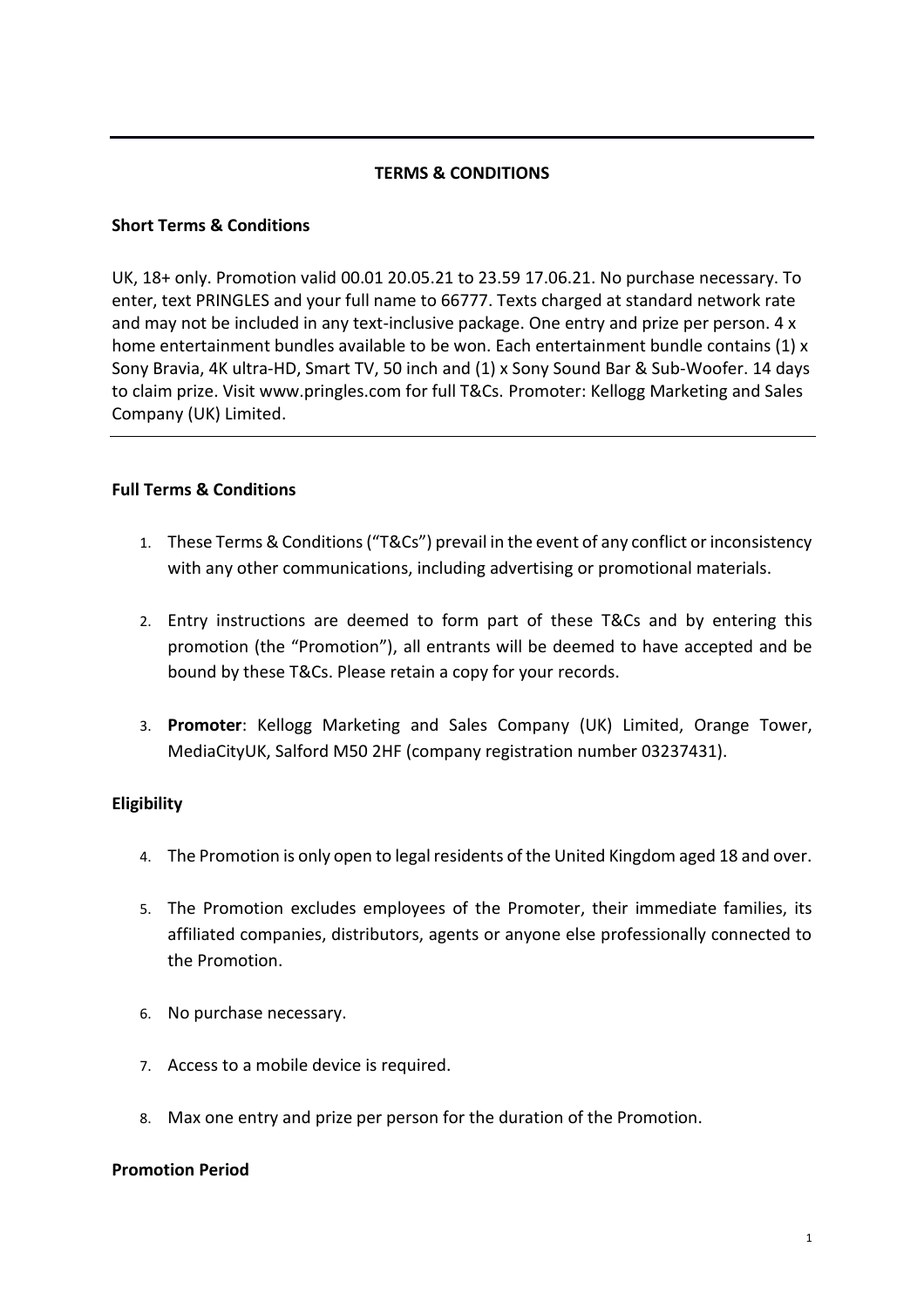9. The Promotion is open from 00.01 BST on 20<sup>th</sup> May 2021 to 23.59 BST on 17<sup>th</sup> June 2021 inclusive (the **"Promotional Period"**).

### **Entry Requirements**

- 10. To enter, entrants must text the word PRINGLES followed by a space and their full name to 66777 during the Promotional Period.
- 11. Any entries made outside of the Promotional Period will not be valid and may still be charged.
- 12. **Entrants are advised to take care when typing the details as listed above in Clause 10. Uppercase and lowercase letters will both be accepted. However, for the avoidance of doubt, misspellings of the entry text code will be disqualified, and the Promoter will not be held responsible for mistypes. Please note that incorrect texts may still be charged.**
- 13. Only entrants that have followed the instructions listed in Clause 10 above will be entered into a prize draw to win one of 4 x home entertainment bundles. Each entertainment bundle contains (1) x Sony Bravia, 4K ultra-HD, Smart TV, 50 inch and (1) x Sony Sound Bar & Sub-Woofer.
- 14. Text messages will be charged at the relevant network provider's standard rate but may not be included within a prepaid text package (as fees vary by network provider). Please check with the billpayer before entering the Promotion.
- 15. Entries are limited to one (1) entry per person. Any additional entries will not count, but you may still be charged. Any entrant who tries to circumvent this condition by, for example, the use of multiple handsets or multiple identities will be disqualified. Entries (bulk or otherwise) made from trade, consumer groups or third parties will not be accepted. If it becomes apparent that an entrant is using a computer(s) to circumvent this condition by e.g. the use of 'script', 'brute force' or any other automated means, that entrant will be disqualified, and any previously allocated prize award will be deemed void.
- 16. Entrants who do not give correct details or those who make an entry on someone else's behalf will be disqualified, at the Promoter's discretion.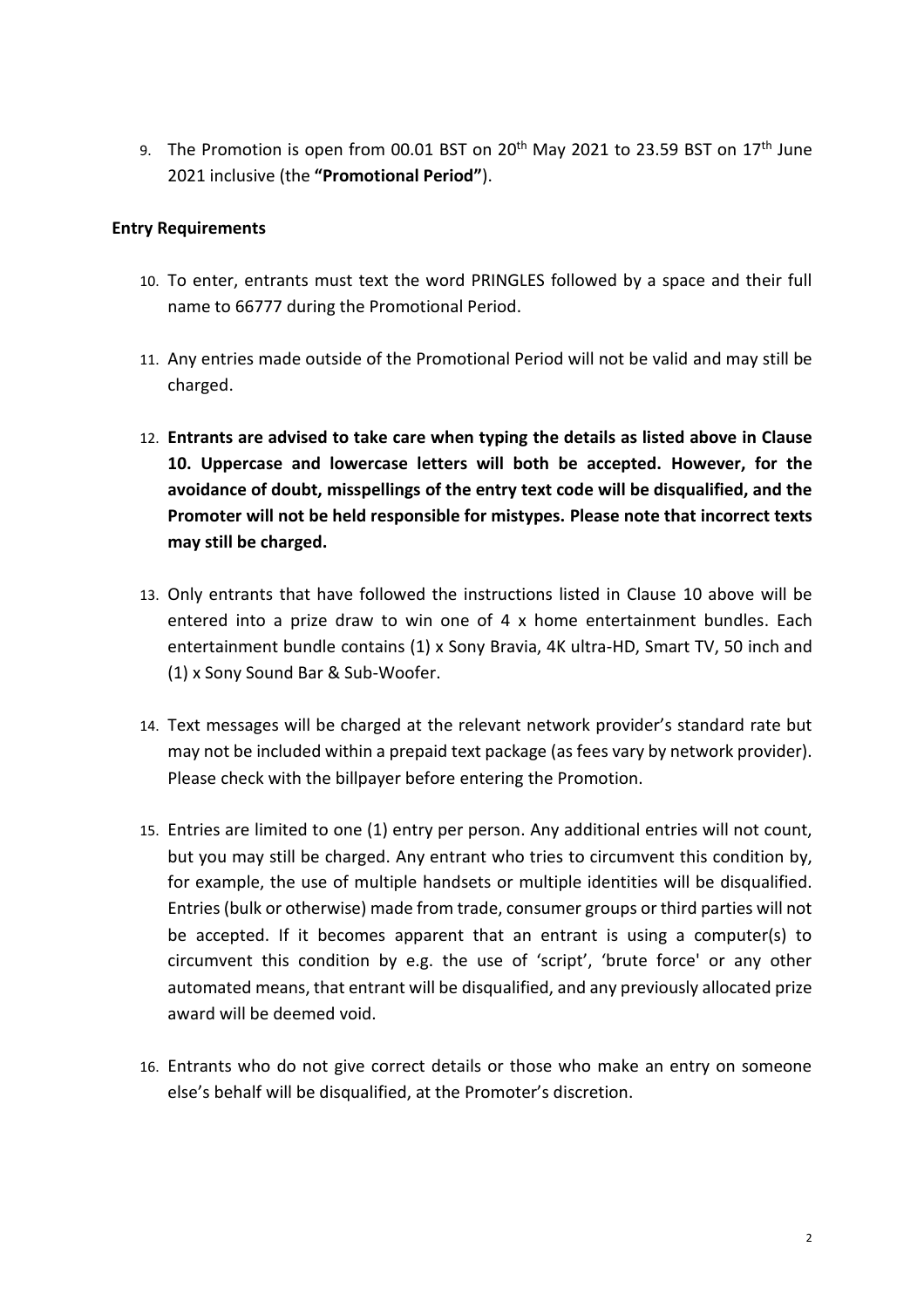- 17. Proof of sending will not be accepted as proof of delivery. The Promoter takes no responsibility for entries delayed, incomplete or lost due to technical reasons or otherwise.
- 18. Text messages received from the Promoter will be at the Promoter's cost.

#### **Prizes**

- 19. There are 4 x home entertainment bundles available to be won in total during the Promotional Period.
- 20. Each home entertainment bundle consists of one (1) x Sony Bravia, 4K ultra-HD, Smart TV, 50 inch and (1) x Sony Sound Bar & Sub-Woofer.
- 21. Maximum one prize bundle per person.
- 22. No cash or other alternative prizes are available in whole or in part, except that in the event of circumstances outside of its control, the Promoter reserves, at its discretion, the right to substitute a similar prize of equal or greater value.
- 23. The prizes in whole or in part are non-transferable unless otherwise agreed in writing by the Promoter.
- 24. The Promoter is not liable for the way in which the prizes are used by winners.

# **Winner Selection and Notification**

- 25. Four winners will be selected from all eligible entries made during the entire Promotion Period via a prize draw conducted by an independent promotional verification service within 10 working days after the end of the Promotion Period ("Winner Selection.")
- 26. Winning entrants will be contacted by text message within 5 working days of Winner Selection via the mobile number provided on entry.
- 27. Winning entrants will have 14 working days from first contact to respond with their personal details for prize fulfilment (including full name and nominated email address). In order to respond, winners must send these details to the email address listed in the text message. Failure to respond within this timeframe may result in the entrant being disqualified and the prize awarded to a reserve entrant selected in the same manner as above. The process will repeat until an eligible winner is able to claim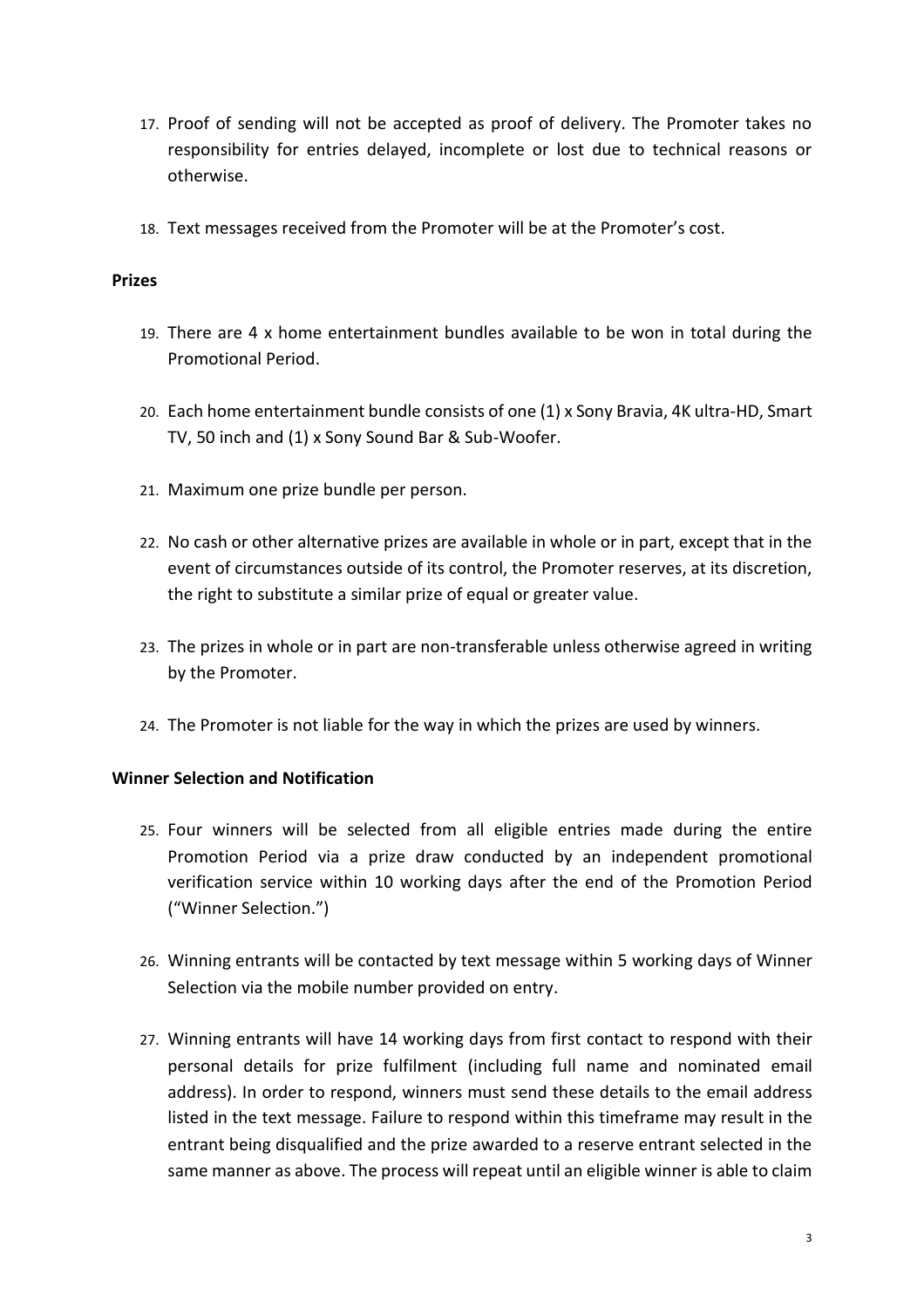the prize. Entrants are encouraged to monitor their connections during this time in case they are selected as winners. ("Prize Acceptance.")

- 28. The Promoter reserves the right to verify all entries including (but not limited to) asking for identity details, including proof of age (which must be provided within 7 calendar days after such a request is made), and to:
	- a. refuse to award a prize or withdraw a prize entitlement; and/or
	- b. prevent further participation in the Promotion and disqualify the entrant(s),

where there are reasonable grounds to believe there has been a breach of these T&Cs, the spirit in which the Promotion is to be conducted, any instructions forming part of the Promotion's entry requirements or otherwise, where an entrant has gained unfair advantage in entering the Promotion or been selected as a prize winner using fraudulent means.

# **Prize Delivery**

- 29. It is the responsibility of the winner to supply the correct personal information (outlined above) to claim their prize. **The Promoter will not be held liable for nondelivery of a prize due to the provision of incorrect information.**
- 30. Prizes will be delivered within 28 days of Prize Acceptance.
- 31. Prizes that are undelivered or returned to sender will be deemed unwanted and such prizes forfeited and allocated to a reserve entrant.

# **Data Protection**

- 32. The Promoter will only use personal details supplied by entrants for the administration of the Promotion and for no other purpose, unless the relevant entrants' consent has been provided. Entrants' personal details will at all times be kept confidential and in accordance with current data protection legislation. Click [www.kelloggs.co.uk/en\\_GB/privacy-policy.html](http://www.kelloggs.co.uk/en_GB/privacy-policy.html) for the Promoter's Privacy Policy. Entrants may request access to their personal data, or have any inaccuracies rectified, by contacting [www.pringles.com/uk/contact-us.html.](http://www.pringles.com/uk/contact-us.html) By participating in the Promotion, entrants agree to the use of their personal data as described in these T&Cs.
- 33. If required by a regulatory authority, and/or if the Promoter considers it lawful, necessary or appropriate to do so, the Promoter may elect to make available a list of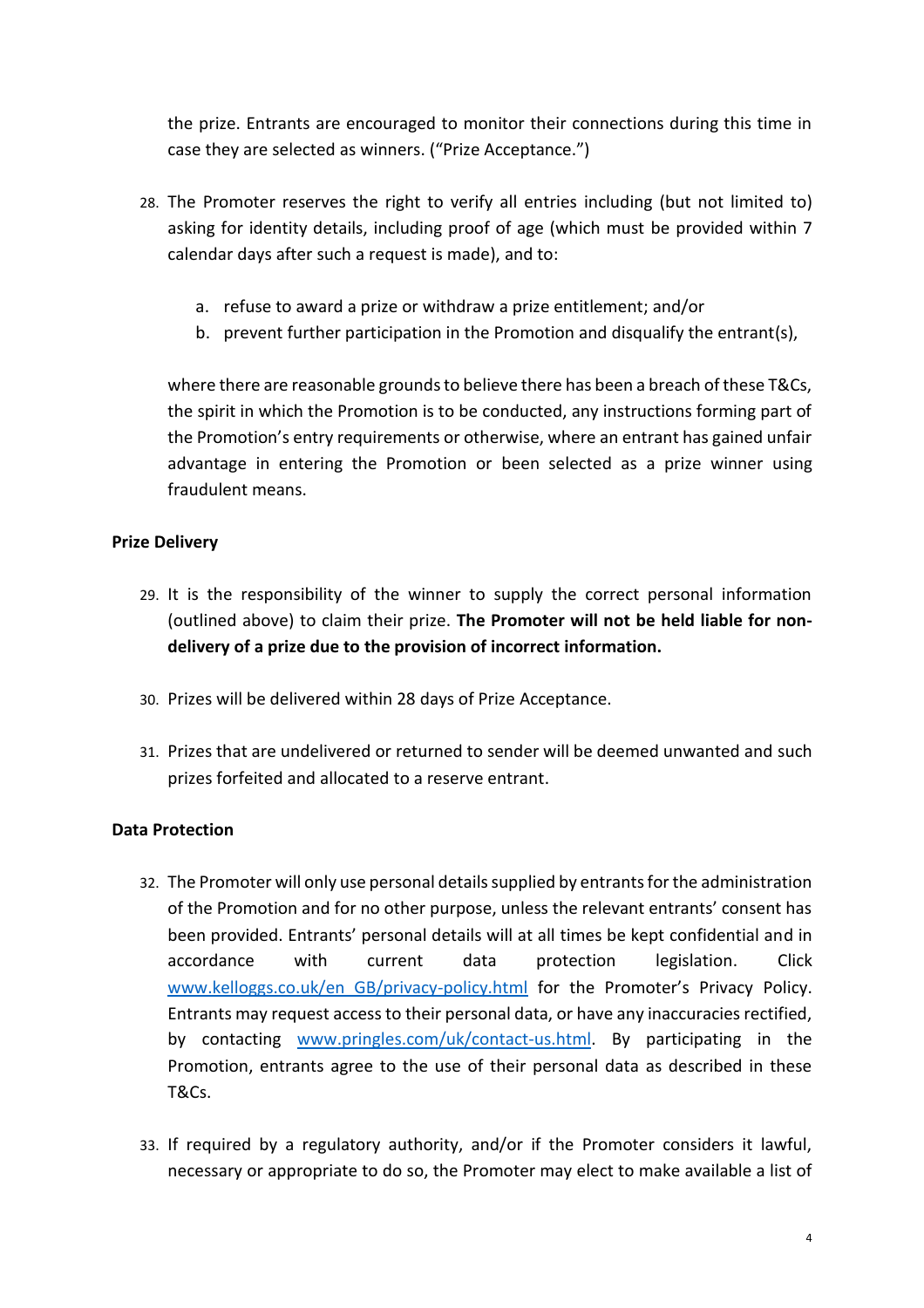winners' surnames and/or counties of residence to members of the public or regulators who request such details within 3 months following the end of the Promotion Period. Entrants can object to disclosure, or request that disclosure be limited in scope by contacting [www.pringles.com/uk/contact-us.html.](http://www.pringles.com/uk/contact-us.html) The Promoter may nevertheless disclose such information to the Advertising Standards Authority if required to do so. Entrants may request a copy of the winners list by contacting [www.pringles.com/uk/contact-us.html.](https://www.pringles.com/uk/contact-us.html) We reserve the right to refuse any or all such requests.

#### **General**

- 34. The Promoter is not responsible for the acts or default of third-party suppliers but will endeavour to resolve any issues that may arise.
- 35. The Promoter's decision is final with regard to all matters regarding the Promotion and no correspondence will be entered into.
- 36. If, for any reason, any aspect of the Promotion is not capable of being run as planned, including by reason of infection by computer virus, network failure, bugs, tampering, unauthorised intervention, fraud, technical failures or any other cause beyond the control of the Promoter which corrupts or affects the administration, security, fairness, integrity or proper conduct of this competition, the Promoter may in its sole discretion modify, suspend or cancel the competition or invalidate any affected entries. If an act, omission, event or circumstance occurs which is beyond the reasonable control of the Promoter and which prevents the Promoter from complying with these T&Cs, the Promoter will not be liable for any failure to perform or delay in performing its obligations.
- 37. The Promoter may request that the winners participate in publicity arising from the Promotion. The winners are under no obligation to participate and may decline this request. Participation is at the winner's discretion and is not a condition of Prize Acceptance.
- 38. The Promoter and its associated agencies and companies will not be liable for any loss (including, without limitation, indirect, special or consequential loss or loss of profits), expense or damage which is suffered or sustained (whether or not arising from any person's negligence) in connection with the Promotion or accepting or using the prize, except for any liability which cannot be excluded by law (including personal injury, death and fraud) in which case that liability is limited to the minimum allowable by the applicable law.